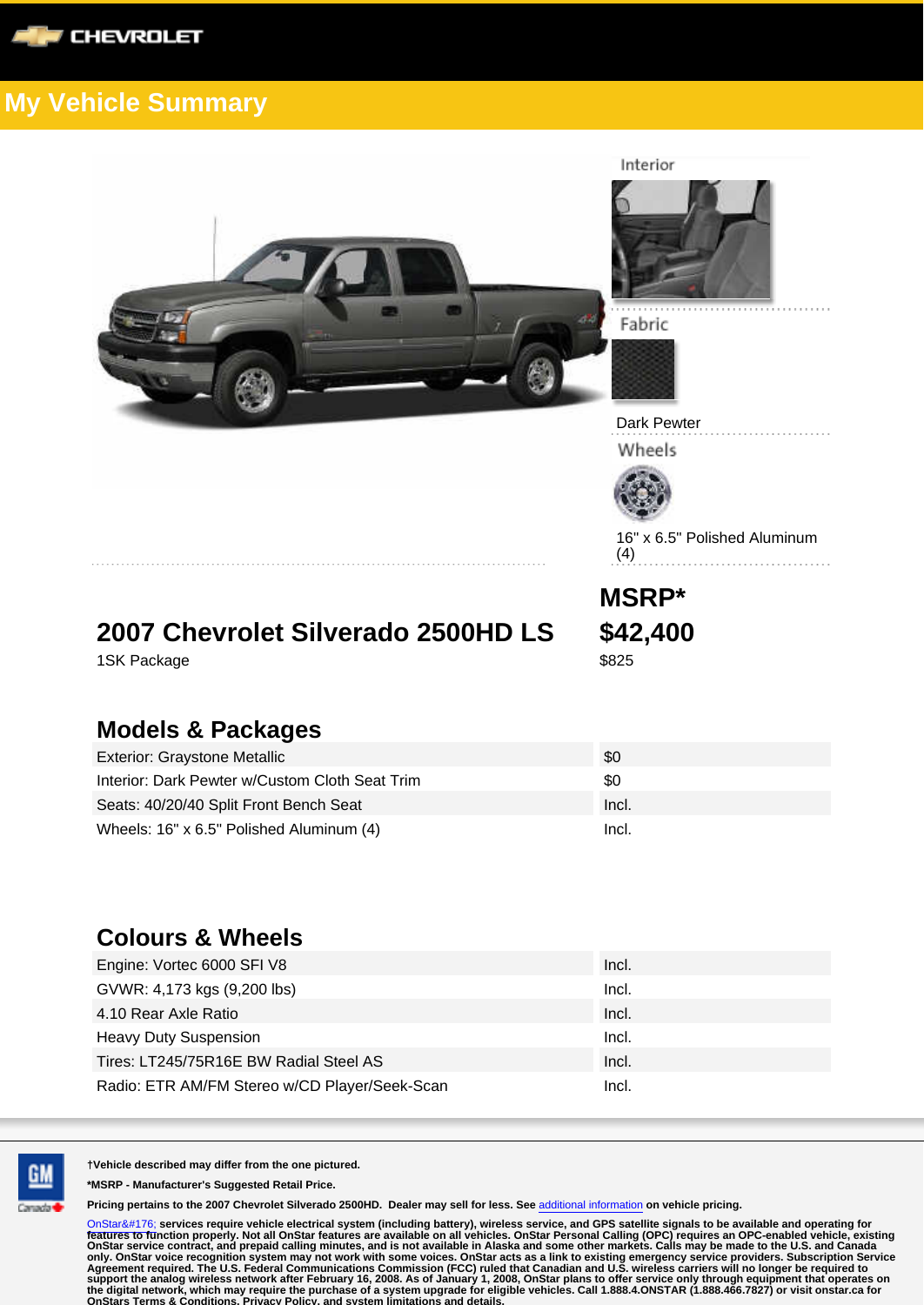

| <b>LS Model Option</b>                            | Incl.   |
|---------------------------------------------------|---------|
| Fleetside Body Ordering Code                      | Incl.   |
| Smoker's Package w/Split Bench Seat               | Incl.   |
| Front Dual Zone Manual Climate Control            | Incl.   |
| Cruise Control                                    | Incl.   |
| Colour-Keyed Carpeting & Floor Mats               | Incl.   |
| Front Halogen Fog Lights                          | Incl.   |
| Deep Tinted Glass on Quarter & Rear Window        | Incl.   |
| <b>Locking Differential</b>                       | Incl.   |
| <b>Body Side Mouldings</b>                        | Incl.   |
| Power Door Locks                                  | Incl.   |
| Transmission: 4-Speed Automatic w/OD 4L80E        | \$1,500 |
| <b>Transmission Oil Cooler</b>                    | Incl.   |
| Off-Road Skid Plates                              | \$140   |
| Electronic Push Button Transfer Case              | \$300   |
| Heavy Duty Trailering Special Equipment           | \$300   |
| <b>Transmission Temperature Gauge</b>             | Incl.   |
| Deluxe Wide Load Left/Right Hand Exterior Mirrors | \$425   |
| Chrome Finish Stainless Steel Tubular Side Steps  | \$720   |
| 6-Way Power Driver Seat Adjuster                  | \$400   |

| <b>Option Total</b> | \$4,610  |
|---------------------|----------|
| Destination         | \$1.250  |
| <b>Total</b>        | \$48,260 |

## **Standard Equipment**

## **Safety and Security**

Side impact bars Exterior light control - fully automatic Daytime running lights Illuminated entry Panic alarm Rear child safety door locks



**†Vehicle described may differ from the one pictured.**

**\*MSRP - Manufacturer's Suggested Retail Price.**

**Pricing pertains to the 2007 Chevrolet Silverado 2500HD. Dealer may sell for less. See** additional information **on vehicle pricing.**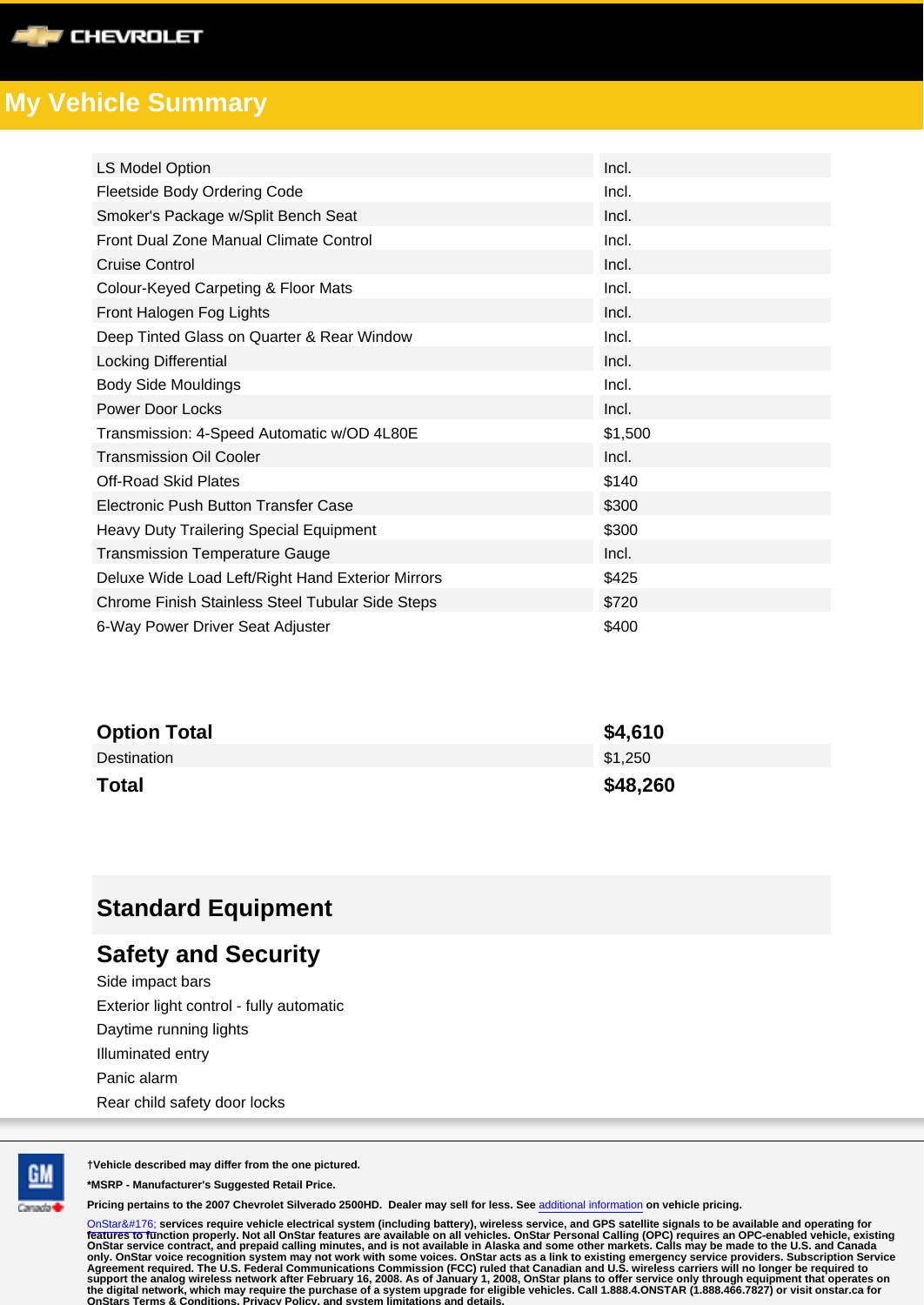

Ignition disable - PASSLock II

## **Warranty**

Bumper to bumper - GM TOTAL Warranty 36 months/60,000 km‡ Powertrain limited - 60 months/160,000 km‡ Corrosion perforation - 72 months/160,000 km‡ Roadside assistance - 60 months/160,000 km‡

### **Mechanical**

Engine - 6.0L V-8 Engine - valvetrain - OHV Recommended fuel - regular unleaded Battery - heavy duty with run down protection Brakes - 4 wheel disc Drive type - four-wheel 4WD shift - manual Exhaust - stainless steel Steering - re-circulating ball Anti-lock brakes (ABS) - 4-wheel Front suspension - short and long arm Front anti-roll bar Front shocks - gas-pressurized Front springs - torsion bar Rear shocks - gas-pressurized Rear springs - leaf Transmission - 5-spd man w/OD Locking/limited slip differential Engine block heater Suspension tuning - heavy duty Rear suspension - leaf Axle ratio - 4.10



**†Vehicle described may differ from the one pictured.**

**\*MSRP - Manufacturer's Suggested Retail Price.**

**Pricing pertains to the 2007 Chevrolet Silverado 2500HD. Dealer may sell for less. See** additional information **on vehicle pricing.**

OnStar° **services require vehicle electrical system (including battery), wireless service, and GPS satellite signals to be available and operating for** Features to function properly. Not all OnStar features are available on all venicles. OnStar Personal Calling (OPC) requires an overall definitions, and is not available in Alaska and some other markets. Calls may be made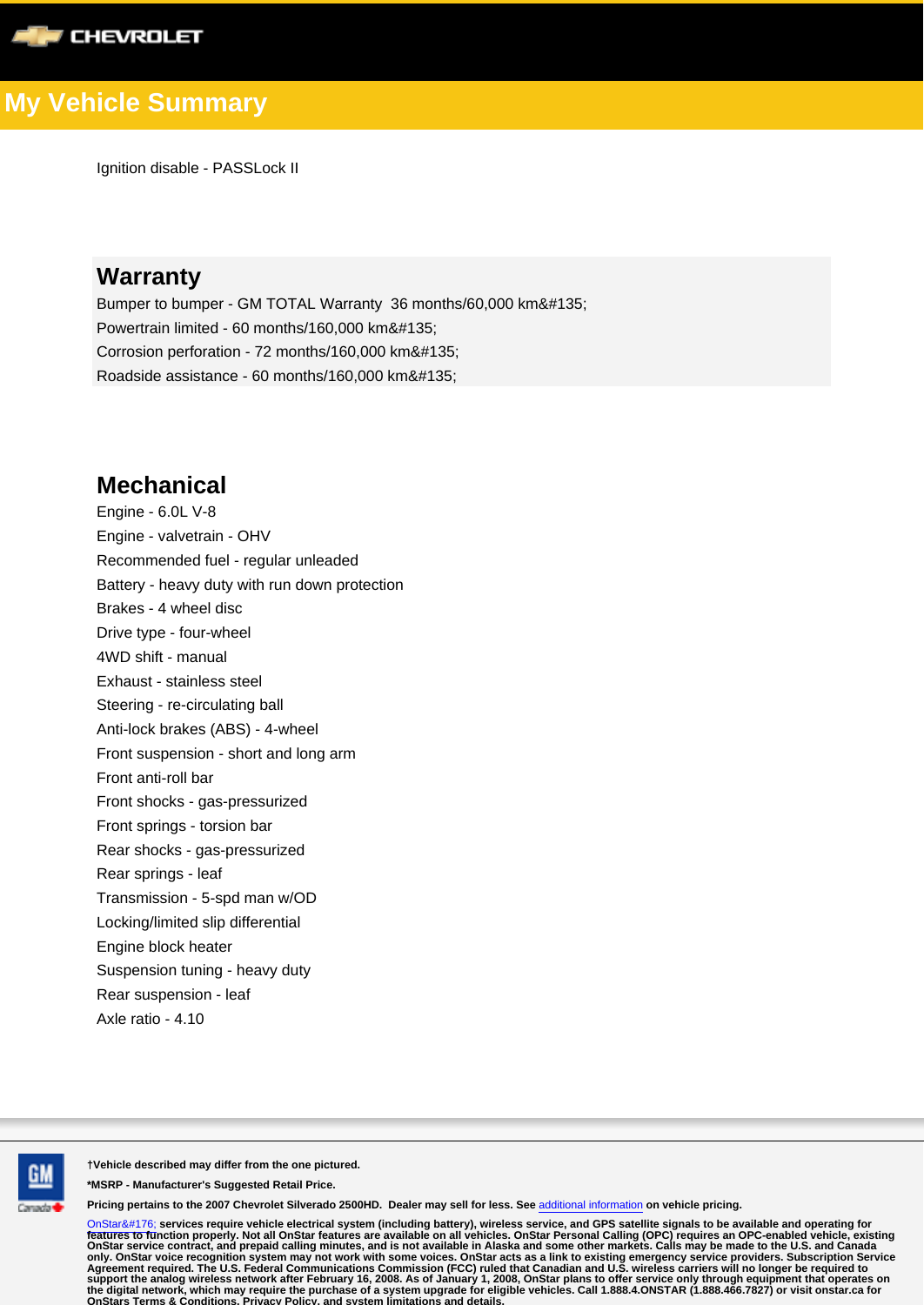

#### **Exterior**

Antenna - fixed Bodyside mouldings - coloured Grille trim - black w/chrome surround Rear windshield type - fixed Tinted windows - light Pickup box - regular Rear step bumper Mirrors - dual power remote Mirrors, heated Pickup cargo box light Front bumper - chrome with 2 front tow hooks Rear bumper - chrome Tires - front - LT245/75SR16.0E BSW AS Wheels - 16" styled steel Spare tire and wheel - full-size steel Windshield wipers - front - variable intermittent Body material - fully galvanized steel Paint - clearcoat monotone Bodyside insert - chrome Door count - 4 doors Rear cargo door - tailgate

### **Interior**

Auxiliary visors - dual Cup holders - front and rear 12V DC power outlet - 2 Lighter elements - front Ashtray Door bins - dual Overhead console - mini with storage Floor mats - rubber front & rear Floor trim - colour-keyed carpet Front windows - power Rear windows - power Express down - driver and passenger Glove box



**†Vehicle described may differ from the one pictured.**

**\*MSRP - Manufacturer's Suggested Retail Price.**

**Pricing pertains to the 2007 Chevrolet Silverado 2500HD. Dealer may sell for less. See** additional information **on vehicle pricing.**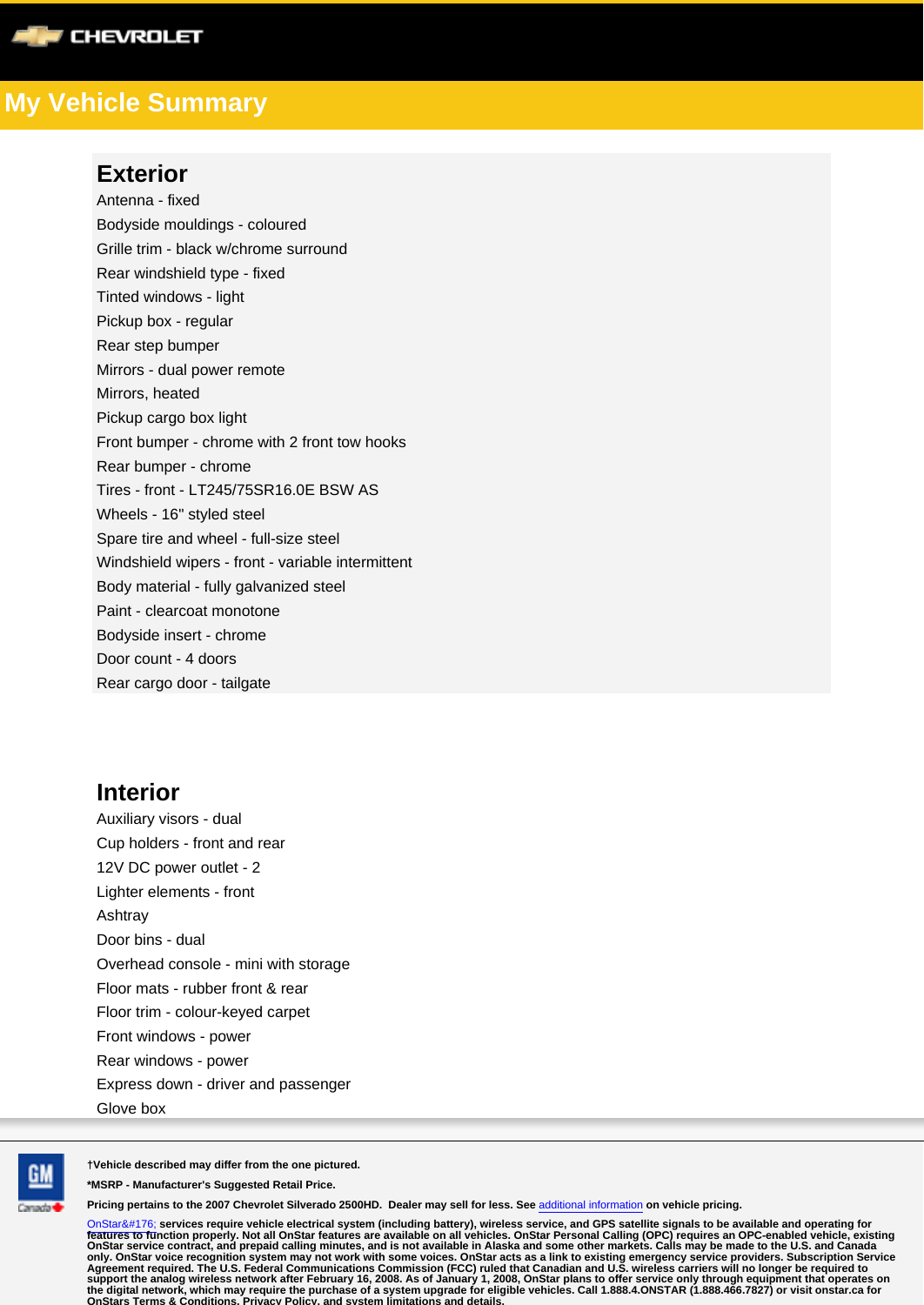

Headliner - cloth Air conditioning, front - dual zone front manual Underseat ducts Clock - in-radio Compass Cruise control Gear shift knob trim - plastic/rubber Instrumentation - analog Oil pressure gauge Driver information centre **Tachometer** Trip odometer Water temp gauge Volt gauge Low fuel warning Service interval warning Exterior temperature Lighting - map lights - front Lighting - dome light - fade Rear window defogger Mirrors - rear view mirror - auto-dimming Mirrors - visor vanity mirrors - passenger Retained accessory power Seatback storage pockets - 2 Tilt-Wheel adjustable steering column Steering wheel material - leather

#### **Seats**

Front seat type - split-bench Seating capacity - 6 passengers Front driver seat direction controls - 4-way Front head restraints - adjustable Rear seats - 60-40 split-bench Rear armrest Rear head restraints - 2 - adjustable Front passenger seat direction controls - 4-way Front armrests - centre



**†Vehicle described may differ from the one pictured.**

**\*MSRP - Manufacturer's Suggested Retail Price.**

**Pricing pertains to the 2007 Chevrolet Silverado 2500HD. Dealer may sell for less. See** additional information **on vehicle pricing.**